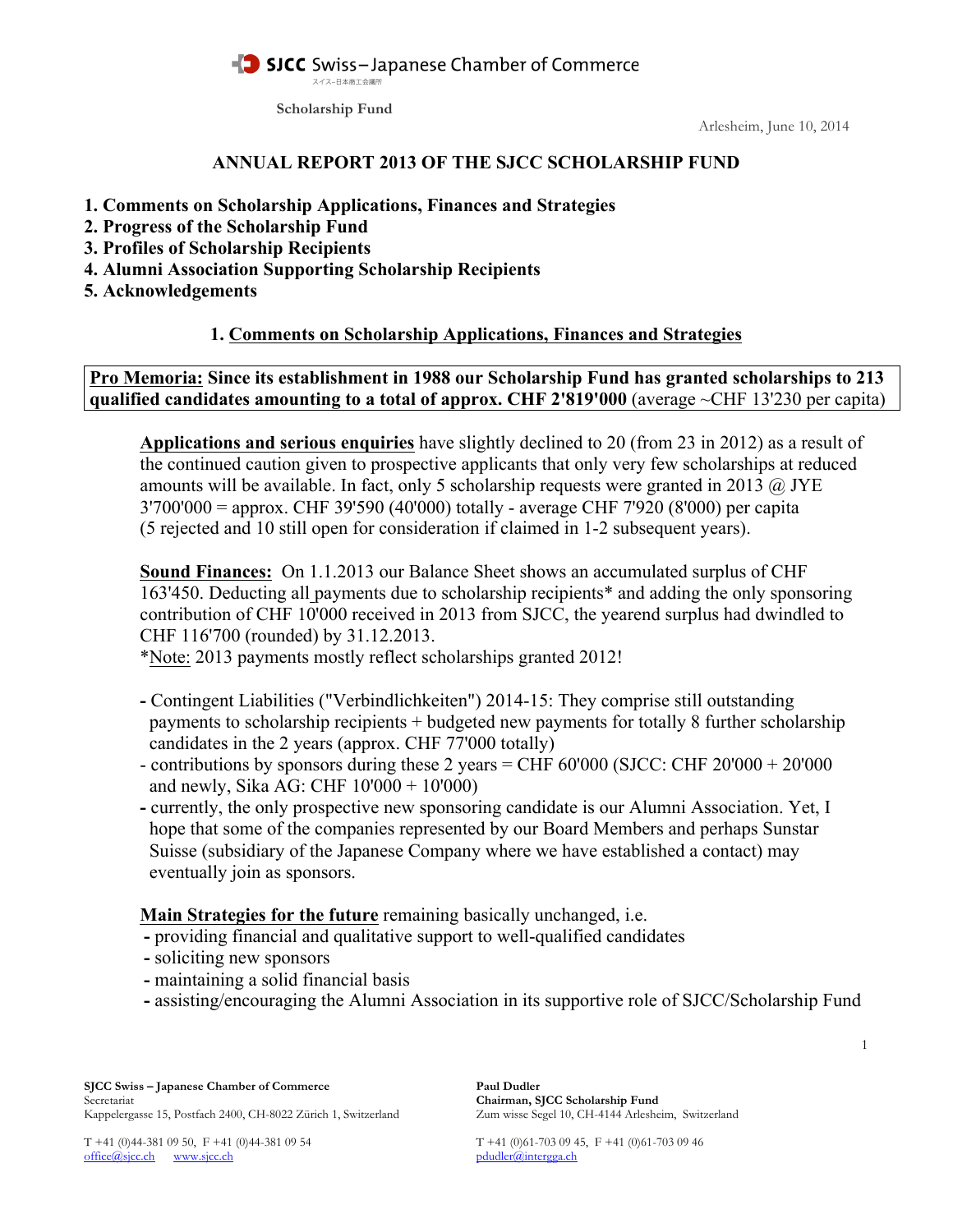#### SJCC Swiss-Japanese Chamber of Commerce スイス-日本商工会議所

**Scholarship Fund**

Arlesheim, June 10, 2014

### **2. Progress of our Scholarship Fund**

Despite considerable obstacles, including loss of longtime sponsors, Hilti AG / Martin Hilti Foundation and Credit Suisse, our principal objective of developing a growing pool of experienced young professionals who can build bridges between Switzerland and Japan will remain unchanged.

 Soliciting new sponsors is increasingly difficult. In the near future my hopes rest in particular with our BOD members and the Alumni Association sponsoring one or more scholarships. Incidentally, the estimated total cost for the "Japan Year" amounts to JPY 2'800'000 - 3'000'000  $(\pm$  CHF 30'000) per scholarship recipient. Ideally, 1/3 each should be covered by our scholarship, by the recipient of the scholarship and by the compensation received from the internship.

In addition to receiving a scholarship commensurate with their own financial capabilities, scholarship recipients benefit from continuous non-financial guidance and support, e.g. in finding accommodation, selecting a language school, searching for an appropriate internship and problem solving usually related to visa, opening a local bank account and/or finding an internship. The latter is often the biggest hurdle as the educational concept of a practical internship has only recently become an accepted practice in Japan (www.jetro.go.jp/tv/internet/20130125481.html).

#### **Update on companies in Japan which have offered internships during the last few years:**

| International Companies                                                                                                                                                                                             | Japanese Companies                                                                                                                                                                                                                                                                                               |
|---------------------------------------------------------------------------------------------------------------------------------------------------------------------------------------------------------------------|------------------------------------------------------------------------------------------------------------------------------------------------------------------------------------------------------------------------------------------------------------------------------------------------------------------|
| - Astra Zeneca<br>- BMW Technology Office<br>- Bosch<br>- Hilti<br>- Mercedes-Benz<br>- Kaba<br>- Novartis<br>- Sika<br>- Swiss Embassy & Business Hub<br>- Syngenta<br>- TüV Rheinland Group<br>- Zurich Insurance | - Bijutsu Daigaku, University of Art & Design<br>- Jtekt (ex Koyo Seiko)<br>- Mitsubishi Electric<br>- Mitutovo<br>- Nissan<br>- Rakuten (large IT company)<br>- Riken Genomic Sciences Center<br>- STS Forum (Science $&$ Technology in Society)<br>- Sunstar<br>- Tokyo Biolinks<br>- Urban Connections, Tokyo |

 After spending at least 1 year in Japan **-** to which all scholarship recipients are committed **-** it is fair to say that their Japan competence provides them with a solid basis on which to build a professional career. Quite a few of them decide to continue working in Japan (some have their own companies meanwhile), others find suitable employment with multi-national companies in Switzerland/Europe or elsewhere.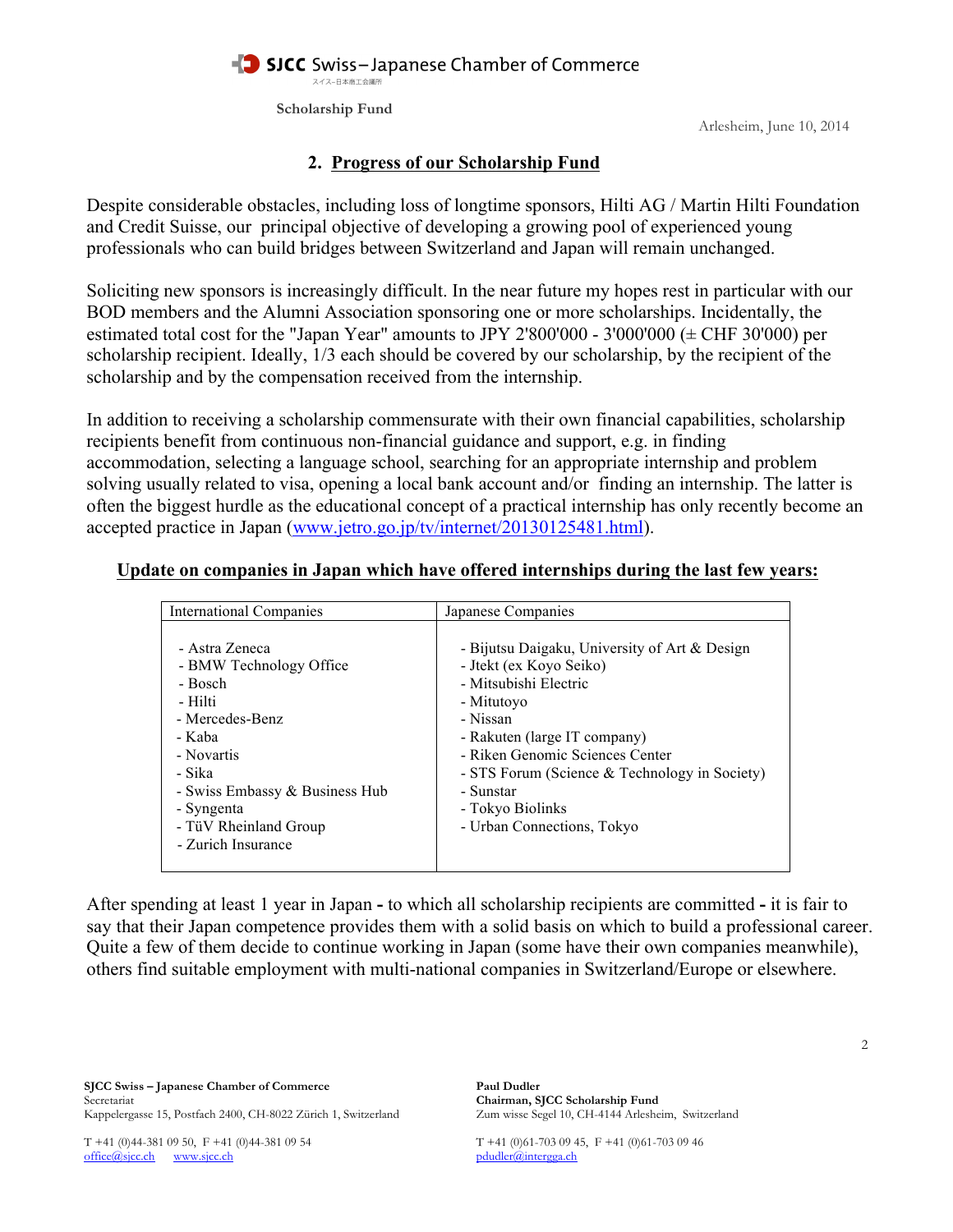#### SJCC Swiss-Japanese Chamber of Commerce スイス-日本商工会議所

**Scholarship Fund**

Arlesheim, June 10, 2014

### **3. Profiles of Scholarship Recipients in 2013**

The 5 recipients have as usual diverse educational backgrounds, i.e.

3 university graduates:

- **-** 1 Bachelor of Engineering, Communication Systems & Informatics, Zurich Uni. of Applied Sciences
- **-** 1 Bachelor of Business Admin., Major General Mgmt., Zurich Uni. of Applied Sciences, Winterthur
- **-** 1 Bachelor of Law, Uni. Zürich / Uni. Lausanne

## 2 with apprenticeships

- **-** 1 Commercial Apprenticeship
- **-** 1 Metallbaukonstrukteur EFZ

## **Pro Memoria: Typical Profile of a Scholarship Recipient**

- Female or male graduate from university or qualified professional with apprenticeship
- Age less than 30 years, resident of Switzerland
- Has already acquired good basic knowledge of spoken and written Japanese
- Highly motivated and committed to a "Japan Year" consisting of 3-6 m intensive language training and 6-9 m internship in a Japanese or international company
- Has well balanced and positive personality with clear goals and willingness to adapt to different customs and culture
- Displays an entrepreneurial spirit and risk tolerance

 To sum it up: The common motivations of most applicants are years of being increasingly fascinated by Japan, its culture, technological prowess, social and work customs. For them learning Japanese in Japan and succeeding in an alien work and living environment is "conditio sine qua non" as stepping stones for a successful professional career.

# **4. The Alumni Association Supporting Scholarship Recipients**

 Our Alumni Associations with their presence in Switzerland and Japan are providing support to both the Chamber and the Scholarship Fund. Its Swiss Organization is financially supported by SJCC to the tune of CH 20'000 p.a. Currently, all Alumni enjoy full individual membership in the Chamber at a reduced rate (to be reviewed due to organizational changes of the Alumni Association).

 In turn, the Chamber benefits in many ways from the competence and active participation of Alumni including at its Executive BOD. Plans are on the way by the Association to newly accept non scholarship members which may require a review of current membership benefits.

T +41 (0)44-381 09 50, F +41 (0)44-381 09 54<br>
office@sjcc.ch<br>
pdudler@intergga.ch<br>
pdudler@intergga.ch